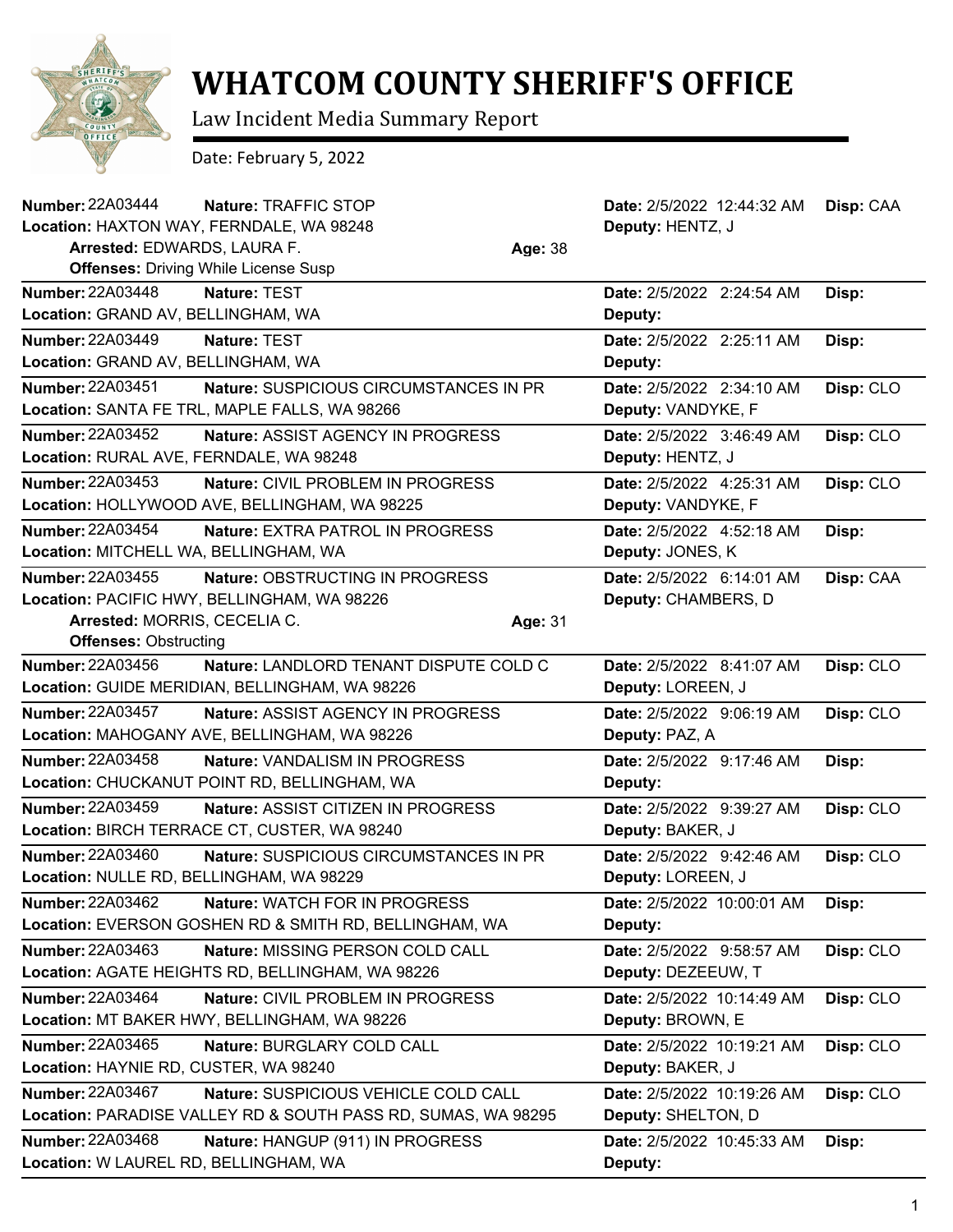| <b>Number: 22A03469</b><br>Nature: FOLLOW UP                                          | Date: 2/5/2022 11:00:51 AM | Disp: CLO |
|---------------------------------------------------------------------------------------|----------------------------|-----------|
| Location: MT BAKER HWY, BELLINGHAM, WA 98226                                          | Deputy: BROWN, E           |           |
| <b>Number: 22A03470</b><br>Nature: BURGLARY IN PROGRESS                               | Date: 2/5/2022 11:03:16 AM | Disp: CLO |
| Location: GOLDEN VALLEY DR, MAPLE FALLS, WA 98266                                     | Deputy: SHELTON, D         |           |
| Number: 22A03471<br>Nature: SUSPICIOUS CIRCUMSTANCES COLD                             | Date: 2/5/2022 11:00:53 AM | Disp: CLO |
| Location: RAMONA LN, CUSTER, WA 98240                                                 | Deputy: BAKER, J           |           |
| <b>Number: 22A03472</b><br>Nature: SEARCH AND RESCUE IN PROGRESS                      | Date: 2/5/2022 11:16:46 AM | Disp:     |
| Location:                                                                             | Deputy: MAHONEY, C         |           |
| <b>Number: 22A03473</b><br>Nature: ASSIST AGENCY IN PROGRESS                          | Date: 2/5/2022 11:34:23 AM | Disp:     |
| Location: E MAPLE ST, BELLINGHAM, WA                                                  | Deputy:                    |           |
| <b>Number: 22A03474</b><br>Nature: ROBBERY ARMED IN PROGRESS                          | Date: 2/5/2022 11:48:47 AM | Disp:     |
| Location: E MAPLE ST, BELLINGHAM, WA                                                  | Deputy: DEZEEUW, T         |           |
| Number: 22A03475<br>Nature: HARASSMENT IN PROGRESS                                    | Date: 2/5/2022 11:44:17 AM | Disp: CLO |
| Location: CARSON RD, BLAINE, WA 98230                                                 | Deputy: JONES, D           |           |
| Number: 22A03476<br>Nature: ASSIST CITIZEN IN PROGRESS                                | Date: 2/5/2022 11:49:42 AM | Disp: CLO |
| Location: GUIDE MERIDIAN, BELLINGHAM, WA 98226                                        | Deputy: SHELTON, D         |           |
| <b>Number: 22A03477</b><br>Nature: VANDALISM COLD CALL                                | Date: 2/5/2022 12:01:16 PM | Disp: CLO |
| Location: EDWARDS DR, POINT ROBERTS, WA 98281                                         | Deputy: LEACH, T           |           |
| <b>Number: 22A03478</b><br>Nature: ASSIST CITIZEN IN PROGRESS                         | Date: 2/5/2022 12:06:19 PM | Disp: CAA |
| Location: GUIDE MERIDIAN, BELLINGHAM, WA 98226                                        | Deputy: LOREEN, J          |           |
| Arrested: MORAVEC, TROY A.<br>Age: 52                                                 |                            |           |
| <b>Offenses: Violation Court Order DV, Resisting Arrest</b>                           |                            |           |
| <b>Number: 22A03480</b><br>Nature: FOLLOW UP                                          | Date: 2/5/2022 12:31:09 PM | Disp:     |
| Location: GRANDVIEW RD, FERNDALE, WA                                                  | Deputy: NELSON, G          |           |
| Number: 22A03481<br>Nature: ASSIST CITIZEN IN PROGRESS                                | Date: 2/5/2022 12:47:50 PM | Disp: CLO |
|                                                                                       |                            |           |
| Location: BENSON RD, POINT ROBERTS, WA 98281                                          | Deputy: LEACH, T           |           |
| Number: 22A03482<br>Nature: WATCH FOR IN PROGRESS                                     | Date: 2/5/2022 1:00:51 PM  | Disp:     |
| Location: ALDERSON RD, BLAINE, WA                                                     | Deputy:                    |           |
| Number: 22A03483<br>Nature: DRUGS COLD CALL                                           | Date: 2/5/2022 1:22:59 PM  | Disp: CLO |
| Location: HAPPY VALLEY CT & BALFOUR VALLEY DR, MAPLE FALLS, WA 982 Deputy: SHELTON, D |                            |           |
| Number: 22A03484<br>Nature: SUSPICIOUS PERSON IN PROGRESS                             | Date: 2/5/2022 1:26:34 PM  | Disp: CLO |
| Location: SQUIRES RD, BELLINGHAM, WA 98229                                            | Deputy: JAMES, J           |           |
| Number: 22A03485<br>Nature: THEFT COLD CALL                                           | Date: 2/5/2022 1:38:01 PM  | Disp: CLO |
| Location: EDWARDS DR, POINT ROBERTS, WA 98281                                         | Deputy: LEACH, T           |           |
| <b>Number: 22A03486</b><br>Nature: CIVIL PROBLEM COLD CALL                            | Date: 2/5/2022 1:41:36 PM  | Disp: CLO |
| Location: OLSON RD, FERNDALE, WA 98248                                                | Deputy: HEYSTEK, L         |           |
| <b>Number: 22A03488</b><br>Nature: WATCH FOR IN PROGRESS                              | Date: 2/5/2022 1:55:38 PM  | Disp:     |
| Location: VISTA DR & OLSON RD, FERNDALE, WA                                           | Deputy:                    |           |
| <b>Number: 22A03489</b><br>Nature: SUSPICIOUS CIRCUMSTANCES IN PR                     | Date: 2/5/2022 2:06:39 PM  | Disp: CLO |
| Location: NORTHSHORE RD, BELLINGHAM, WA 98226                                         | Deputy: INGERMANN, N       |           |
| <b>Number: 22A03490</b><br>Nature: SUSPICIOUS CIRCUMSTANCES COLD                      | Date: 2/5/2022 2:07:03 PM  | Disp: CLO |
| Location: BREEZE LOOP, BLAINE, WA 98230                                               | Deputy: JONES, D           |           |
| <b>Number: 22A03492</b><br>Nature: DEATH INVESTIGATION COLD CALL                      | Date: 2/5/2022 2:42:20 PM  | Disp: CLO |
| Location: SANTA FE TRL, MAPLE FALLS, WA 98266                                         | Deputy: WILSON, J          |           |
| <b>Number: 22A03493</b><br>Nature: TRAFFIC HAZARD IN PROGRESS                         | Date: 2/5/2022 2:46:33 PM  | Disp: CLO |
| Location: PORTAL WAY & LOOMIS TRAIL RD, BLAINE, WA 98230                              | Deputy: HEYSTEK, L         |           |
| <b>Number: 22A03495</b><br>Nature: ASSIST AGENCY IN PROGRESS                          | Date: 2/5/2022 2:57:36 PM  | Disp:     |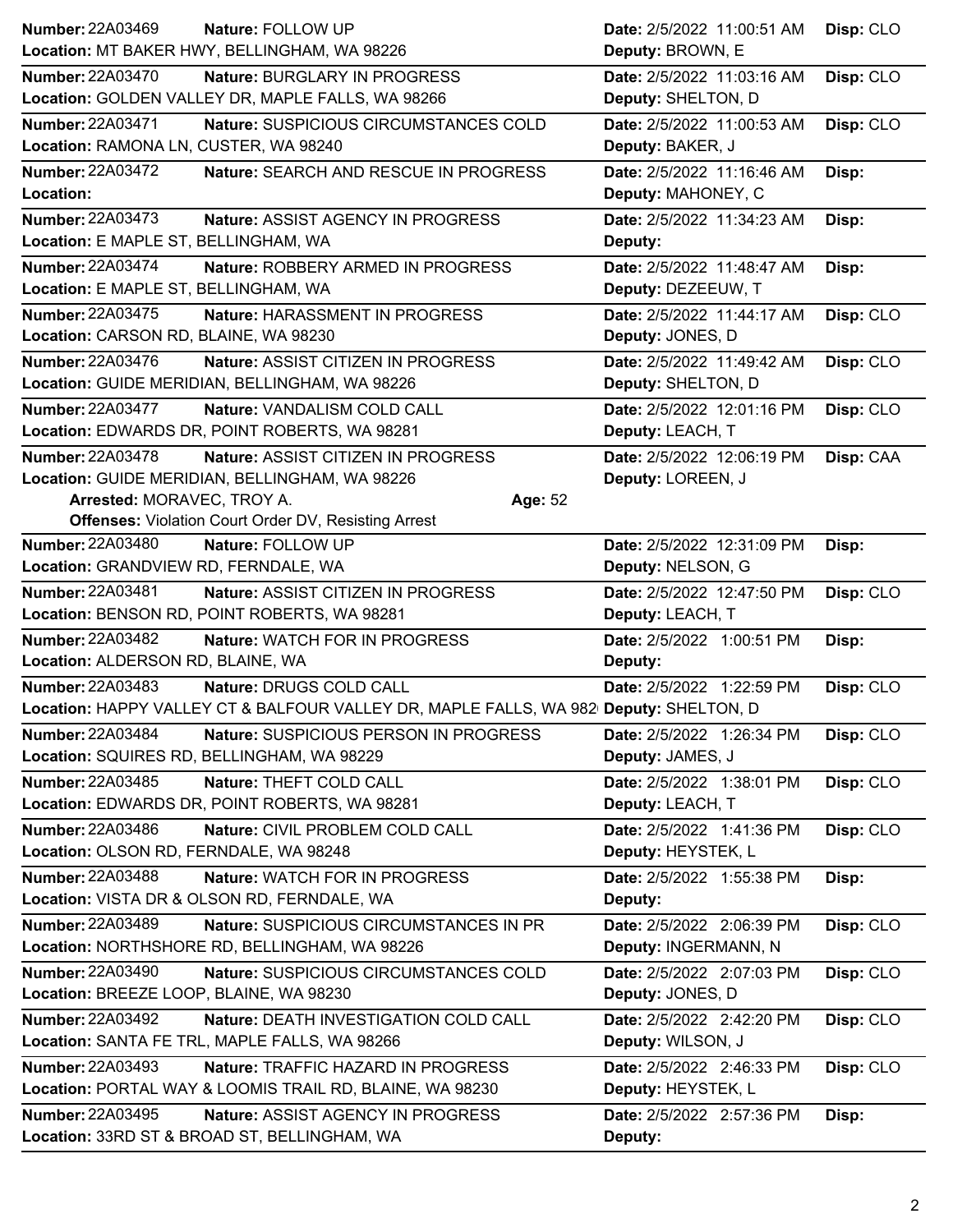| <b>Number: 22A03498</b><br>Nature: FOLLOW UP              |                                               | Date: 2/5/2022 3:53:36 PM | Disp: CLO |
|-----------------------------------------------------------|-----------------------------------------------|---------------------------|-----------|
| Location: GUIDE MERIDIAN, BELLINGHAM, WA 98226            |                                               | Deputy: HAGGITH, J        |           |
| <b>Number: 22A03499</b>                                   | Nature: LANDLORD TENANT DISPUTE COLD C        | Date: 2/5/2022 4:05:23 PM | Disp: CLO |
| Location: LAMPMAN RD, FERNDALE, WA 98248                  |                                               | Deputy: CONLEE, Z         |           |
| <b>Number: 22A03500</b>                                   | Nature: TRAFFIC PROBLEM IN PROGRESS           | Date: 2/5/2022 4:10:20 PM | Disp: CLO |
| Location: TRIGG RD, FERNDALE, WA 98248                    |                                               | Deputy: CONLEE, Z         |           |
| <b>Number: 22A03501</b>                                   | Nature: SEARCH AND RESCUE IN PROGRESS         | Date: 2/5/2022 4:14:40 PM | Disp:     |
| Location: MT BAKER HW, DEMING, WA                         |                                               | Deputy:                   |           |
| Number: 22A03502                                          | Nature: WELFARE CHECK IN PROGRESS             | Date: 2/5/2022 4:18:45 PM | Disp: CLO |
| Location: LOFT LN, BLAINE, WA 98230                       |                                               | Deputy: HEYSTEK, L        |           |
| Number: 22A03503                                          | Nature: REFER TO WSP IN PROGRESS              | Date: 2/5/2022 4:48:51 PM | Disp:     |
| Location: SB I5 AT & MP 25, WA                            |                                               | Deputy:                   |           |
| Number: 22A03504<br><b>Nature: MENTAL IN PROGRESS</b>     |                                               | Date: 2/5/2022 4:48:55 PM | Disp: CLO |
| Location: GUIDE MERIDIAN, LYNDEN, WA 98264                |                                               | Deputy: JAMES, J          |           |
| Number: 22A03505                                          | Nature: MVA NON BLKING/NON INJURY IN P        | Date: 2/5/2022 5:10:32 PM | Disp: CAA |
| Location: HANNEGAN RD, BELLINGHAM, WA 98226               |                                               | Deputy: INGERMANN, N      |           |
| Arrested: THIES, LINDSEY K.                               | Age: 24                                       |                           |           |
| <b>Offenses: Reckless Endangerment</b>                    |                                               |                           |           |
| <b>Number: 22A03506</b>                                   | <b>Nature: MVA NON BLKING/NON INJURY IN P</b> | Date: 2/5/2022 5:10:09 PM | Disp:     |
| Location: HANNEGAN RD & SMITH RD, BELLINGHAM, WA          |                                               | Deputy:                   |           |
| Number: 22A03507                                          | <b>Nature: MVA NON BLKING/NON INJURY IN P</b> | Date: 2/5/2022 5:12:24 PM | Disp:     |
| Location: HANNEGAN RD & SMITH RD, BELLINGHAM, WA          |                                               | Deputy:                   |           |
| <b>Number: 22A03508</b>                                   | Nature: ALARM SILENT IN PROGRESS              | Date: 2/5/2022 5:12:40 PM | Disp:     |
| Location: W BADGER RD, LYNDEN, WA                         |                                               | Deputy:                   |           |
| <b>Number: 22A03509</b>                                   | Nature: MVA NON BLKING/NON INJURY IN P        | Date: 2/5/2022 5:24:30 PM | Disp:     |
| Location: HANNEGAN RD & SMITH RD, BELLINGHAM, WA          |                                               | Deputy:                   |           |
| Number: 22A03510                                          | Nature: SERVE PAPERS IN PROGRESS              | Date: 2/5/2022 5:26:24 PM | Disp: CLO |
| Location: BIRCH BAY LYNDEN RD, LYNDEN, WA 98264           |                                               | Deputy: JONES, D          |           |
| <b>Number: 22A03512</b>                                   | Nature: DOMESTIC VERBAL IN PROGRESS           | Date: 2/5/2022 5:27:45 PM | Disp: CLO |
| Location: CEDRUS LN, LUMMI ISLAND, WA 98262               |                                               | Deputy: CONLEE, Z         |           |
| Number: 22A03513                                          | Nature: ANIMAL PROBLEM IN PROGRESS            | Date: 2/5/2022 5:32:26 PM | Disp: CLO |
| Location: DELTA LINE RD & BURK RD, BLAINE, WA 98230       |                                               | Deputy: HAGGITH, J        |           |
| Number: 22A03514                                          | Nature: SUSPICIOUS CIRCUMSTANCES COLD         | Date: 2/5/2022 5:33:10 PM | Disp: CLO |
| Location: HARBOR DR, BLAINE, WA 98230                     |                                               | Deputy: JONES, D          |           |
| Number: 22A03515                                          | Nature: SUSPICIOUS PERSON IN PROGRESS         | Date: 2/5/2022 5:56:29 PM | Disp: CLO |
| Location: HARBORVIEW RD, BLAINE, WA 98230                 |                                               | Deputy: JONES, D          |           |
| <b>Number: 22A03516</b><br>Nature: WATCH FOR IN PROGRESS  |                                               |                           |           |
| Location: TOM RD & VAN BUREN RD, EVERSON, WA              |                                               | Date: 2/5/2022 5:59:58 PM | Disp:     |
|                                                           |                                               | Deputy:                   |           |
| Number: 22A03519                                          | Nature: ASSIST CITIZEN IN PROGRESS            | Date: 2/5/2022 6:18:11 PM | Disp:     |
| Location: MARCUS ST, EVERSON, WA                          |                                               | Deputy: HIGH, M           |           |
| <b>Number: 22A03520</b>                                   | Nature: REFER TO WSP IN PROGRESS              | Date: 2/5/2022 6:26:57 PM | Disp:     |
| Location: SB I5 SO & SLATER RD ON RAMP 26, BELLINGHAM, WA |                                               | Deputy:                   |           |
| <b>Number: 22A03521</b>                                   | Nature: TRAFFIC HAZARD IN PROGRESS            | Date: 2/5/2022 6:29:24 PM | Disp:     |
| Location: DRAYTON HARBOR RD, BLAINE, WA                   |                                               | Deputy: HEYSTEK, L        |           |
| Number: 22A03523                                          | Nature: TRAFFIC HAZARD IN PROGRESS            | Date: 2/5/2022 6:35:18 PM | Disp:     |
| Location: DRAYTON HARBOR RD, BLAINE, WA                   |                                               | Deputy:                   |           |
| Number: 22A03524                                          | Nature: BURGLARY IN PROGRESS                  | Date: 2/5/2022 6:44:48 PM | Disp: CLO |